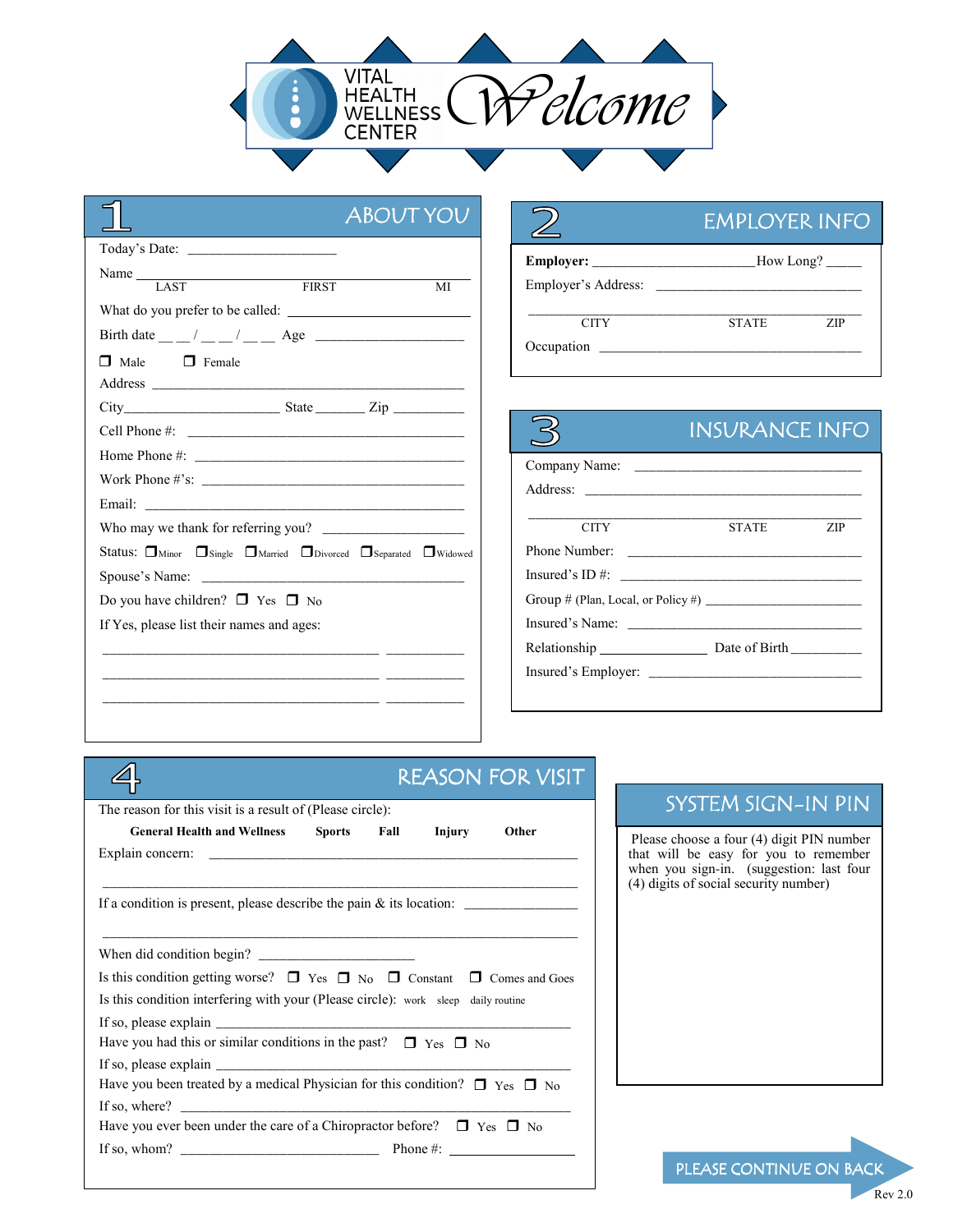|                                                                                                                                                                                                                                                                                                                                         |                                                                                                                                                                                                                                                              |                                                                                                                                                                                          | IN EVENT OF EMERGENCY                                                                                                                                                                     |
|-----------------------------------------------------------------------------------------------------------------------------------------------------------------------------------------------------------------------------------------------------------------------------------------------------------------------------------------|--------------------------------------------------------------------------------------------------------------------------------------------------------------------------------------------------------------------------------------------------------------|------------------------------------------------------------------------------------------------------------------------------------------------------------------------------------------|-------------------------------------------------------------------------------------------------------------------------------------------------------------------------------------------|
|                                                                                                                                                                                                                                                                                                                                         |                                                                                                                                                                                                                                                              |                                                                                                                                                                                          |                                                                                                                                                                                           |
|                                                                                                                                                                                                                                                                                                                                         |                                                                                                                                                                                                                                                              |                                                                                                                                                                                          |                                                                                                                                                                                           |
|                                                                                                                                                                                                                                                                                                                                         |                                                                                                                                                                                                                                                              |                                                                                                                                                                                          |                                                                                                                                                                                           |
|                                                                                                                                                                                                                                                                                                                                         |                                                                                                                                                                                                                                                              |                                                                                                                                                                                          |                                                                                                                                                                                           |
|                                                                                                                                                                                                                                                                                                                                         |                                                                                                                                                                                                                                                              | <b>HEALTH HISTORY</b>                                                                                                                                                                    |                                                                                                                                                                                           |
| Please list all medications - both prescription and over the counter:                                                                                                                                                                                                                                                                   |                                                                                                                                                                                                                                                              |                                                                                                                                                                                          |                                                                                                                                                                                           |
|                                                                                                                                                                                                                                                                                                                                         |                                                                                                                                                                                                                                                              |                                                                                                                                                                                          |                                                                                                                                                                                           |
| Do you have or ever had any of the following diseases or conditions?                                                                                                                                                                                                                                                                    |                                                                                                                                                                                                                                                              |                                                                                                                                                                                          |                                                                                                                                                                                           |
| Y N Heart Attack / Stroke<br>Y N Congenital Heart Defect<br>Y N Alcohol / Drug Abuse<br>$Y$ N HIV+/Aids<br>Y N Shingles<br>Y N Frequent Neck Pain<br>Y N High / Low Blood Pressure<br>Y N Severe/Frequent Headaches<br>Y N Fainting/Seizures/Epilepsy<br>Y N Diabetes / Tuberculosis<br>Y N Lower Back Problems<br>$\Box$ Yes $\Box$ No | Y N Heart Surg./Pacemaker<br>Y N Mitral Valve Prolapse<br>Y N Venereal Disease<br>Y N Emphysema / Glaucoma<br>Y N Psychiatric Problems<br>Y N Kidney Problems<br><b>Y</b> N Sinus Problems<br><b>Y</b> N Difficulty Breathing<br><b>Y</b> N Artificial Bones | Y N Heart Murmur<br>Y N Artificial Valves<br>Y N Hepatitis<br>Y N Cancer<br>Y N Anemia<br>Y N Rheumatic Fever<br>Y N Ulcers / Colitis<br>Y N Asthma<br>Y N Chemotherapy<br>Y N Arthritis | <b>ACCOUNT INFO</b><br>Person ultimately responsible for account                                                                                                                          |
| Have you had COVID-19?<br>Have you had the COVID shot? $\Box$ Yes $\Box$ No                                                                                                                                                                                                                                                             |                                                                                                                                                                                                                                                              | When?<br>When?                                                                                                                                                                           |                                                                                                                                                                                           |
| Please list any other serious medical condition(s) you have or ever had: ______________                                                                                                                                                                                                                                                 |                                                                                                                                                                                                                                                              |                                                                                                                                                                                          |                                                                                                                                                                                           |
|                                                                                                                                                                                                                                                                                                                                         |                                                                                                                                                                                                                                                              |                                                                                                                                                                                          |                                                                                                                                                                                           |
| Please list anything that you may be allergic to: ______________________________                                                                                                                                                                                                                                                        |                                                                                                                                                                                                                                                              |                                                                                                                                                                                          | State<br>$\overline{\text{City}}$<br>Zip                                                                                                                                                  |
| List previous surgeries/treatments with dates: __________________________________                                                                                                                                                                                                                                                       |                                                                                                                                                                                                                                                              |                                                                                                                                                                                          | D.L.#                                                                                                                                                                                     |
|                                                                                                                                                                                                                                                                                                                                         | <u> 1989 - Johann John Stone, markin film yn y system yn y system yn y system yn y system yn y system yn y system</u>                                                                                                                                        |                                                                                                                                                                                          | Payment Method: □ CASH □ CHECK                                                                                                                                                            |
|                                                                                                                                                                                                                                                                                                                                         |                                                                                                                                                                                                                                                              |                                                                                                                                                                                          | $\Box$ CREDIT CARD                                                                                                                                                                        |
| What Nutritional supplements or vitamins do you take?                                                                                                                                                                                                                                                                                   |                                                                                                                                                                                                                                                              |                                                                                                                                                                                          | I hereby authorize assignment of my<br>Initials<br>insurance rights and benefits directly<br>to the provider for services rendered. I fully<br>understand I am solely responsible for any |
|                                                                                                                                                                                                                                                                                                                                         |                                                                                                                                                                                                                                                              |                                                                                                                                                                                          | balance not paid by my insurance company (if                                                                                                                                              |
| Are you on a special diet: $\Box$ Yes $\Box$ No                                                                                                                                                                                                                                                                                         | Since: $\frac{1}{\sqrt{1-\frac{1}{2}}}$                                                                                                                                                                                                                      |                                                                                                                                                                                          | offered at this office).                                                                                                                                                                  |
|                                                                                                                                                                                                                                                                                                                                         |                                                                                                                                                                                                                                                              |                                                                                                                                                                                          |                                                                                                                                                                                           |

■ We invite you to discuss with us any questions regarding our services. The best health services are based on a friendly, mutual understanding between provider and Practice Member.

Nursing?  $\Box$  Yes  $\Box$  No

 $\Box$  Sole lifts  $\Box$  Inner soles  $\Box$  Arch supports

Are you wearing:  $\Box$  Heel Lift

What is the age of your mattress? \_\_\_\_\_\_\_\_\_\_\_\_\_ Is it comfortable? Yes No

For Women: Are you using birth control?  $\Box$  Yes  $\Box$  No

Are you pregnant?  $\Box$  Yes  $\Box$  No / How long?

- Our policy requires payment in full for all services rendered at the time of visit, unless other arrangements have been made with the business manager. If account is not paid within 90 days of the date of service and no financial arrangements have been made, you will be responsible for legal fees, collection agency fees, and any other expenses incurred in collecting your account.
- I authorize the staff to perform any necessary services needed during diagnosis and treatment. I also authorize the provider and or managed care organization, to release any information required to process insurance claims.
- I understand the above information and guarantee this form was completed correctly to the best of my knowledge and understand it is my responsibility to inform this office of any changes to the information I have provided.

 $\Box$  Adult Patient  $\Box$  Parent or Guardian  $\Box$  Spouse